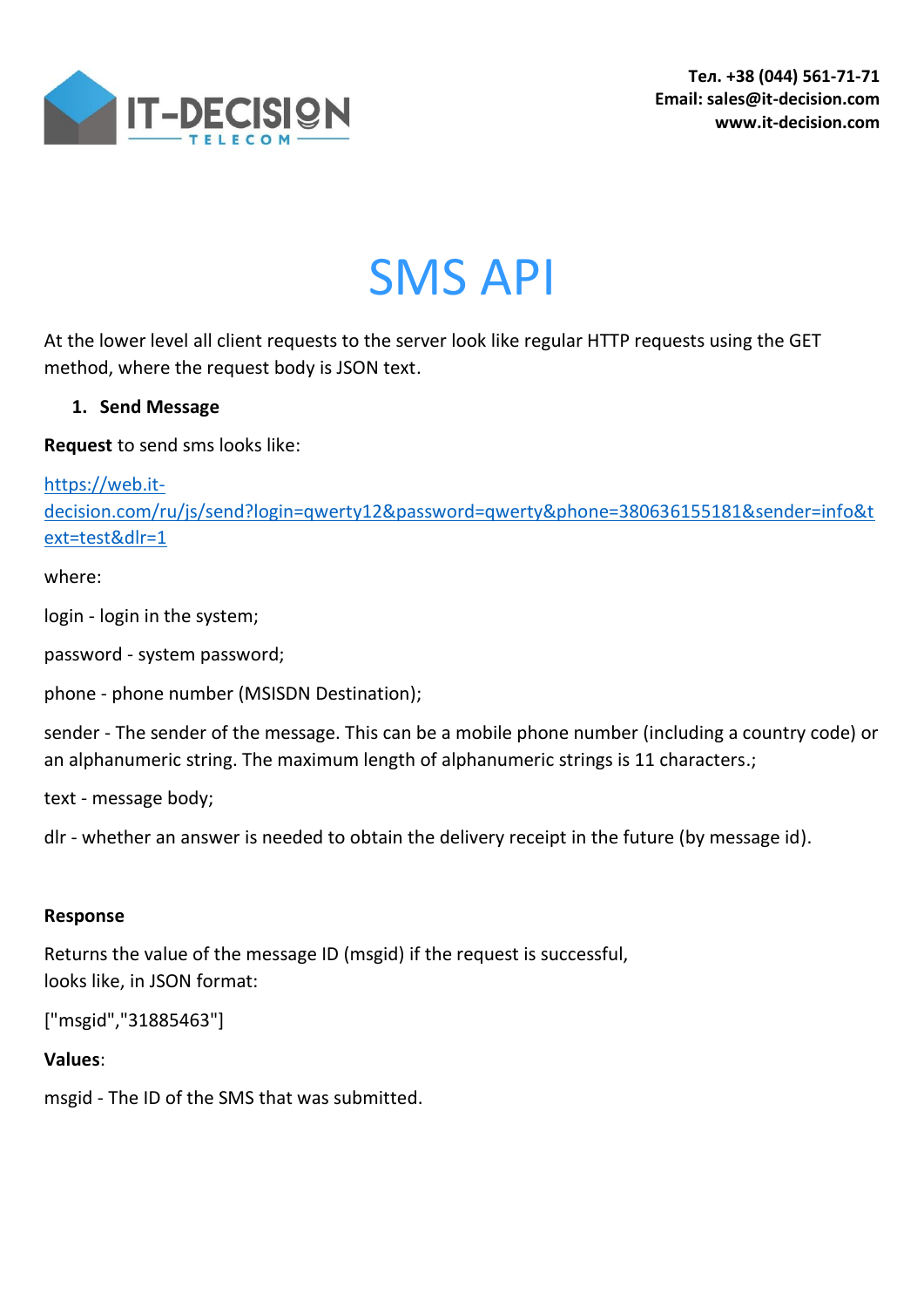## **2. Delivery receipt**

**Request** looks like:

```
https://web.it-decision.com/js/state?login=qwerty12&password=qwerty&msgid=31885463
where:
login - login in the system;
password - system password;
```
msgid - The ID of the SMS that was submitted.

#### **Response**

Returns delivery receipt (status) looks like, in JSON format:

["status",2]

The IT-Decision Telecom delivery receipt includes:

DELIVERED = 2;

UNDELIVERABLE = 5;

 $EXPIRED = 3$ ;

 $ACCEPTED = 6.$ 

The delivery receipt can also be empty if the message is still in the queue or has no status, looks like: ["status",""]

#### **3. Balance request**

**Request** looks like:

<https://web.it-decision.com/ru/js/balance?login=qwerty12&password=qwerty>

where:

login - login in the system;

password - system password.

**Response** looks like, in JSON format:

["balance":"-791.8391870","credit":"1000","currency":"EUR"]

## **Values:**

balance - Your current balance in the system;